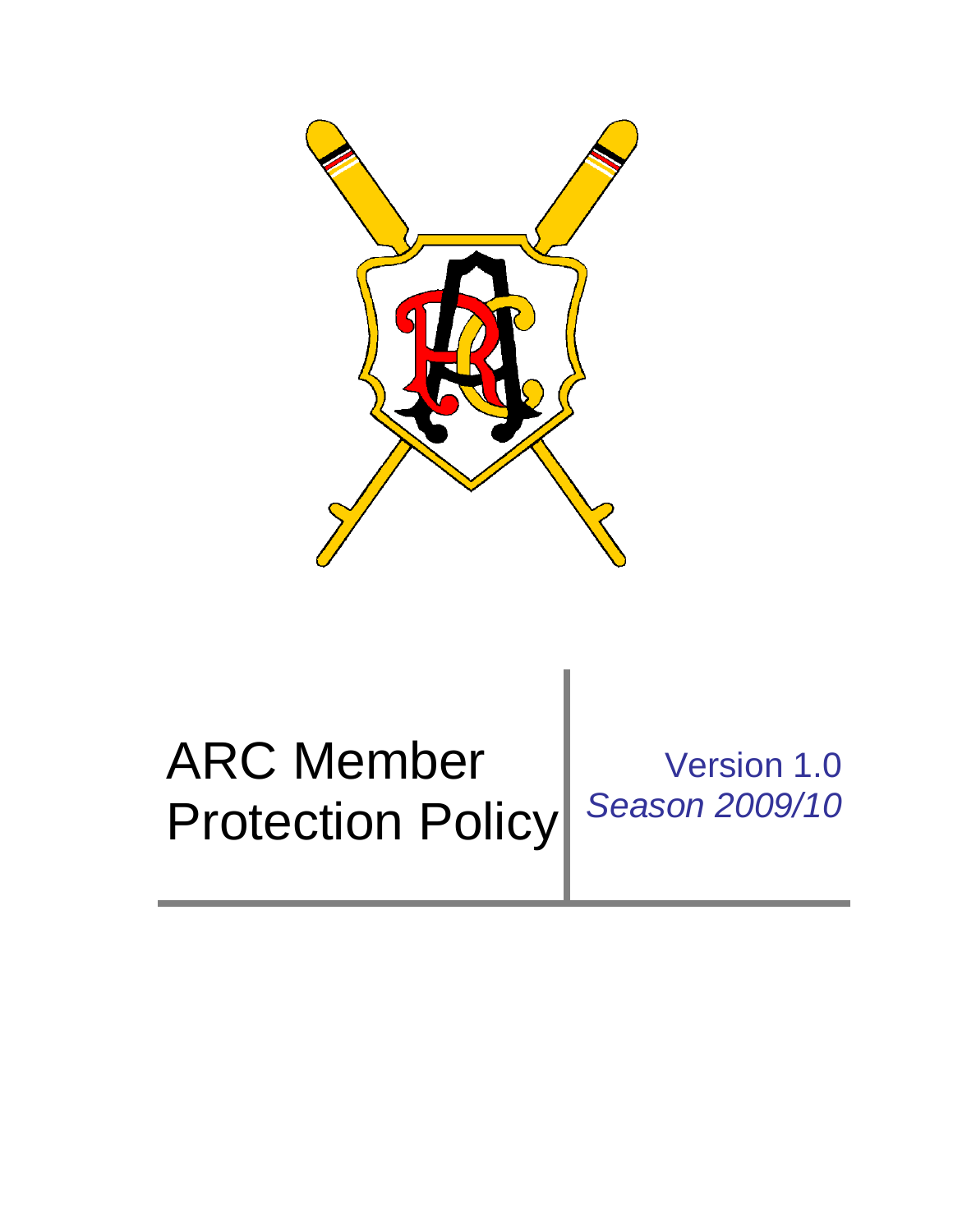# **POLICY CONTENTS**

- **1. Introduction**
- **2. Purpose of Our Policy**
- **3. Who Our Policy Applies To**
- **4. Extent of Our Policy**
- **5. Club Responsibilities**
- **6. Individual Responsibilities**
- **7. Protection of Children**
	- 7.1 Child Protection
		- 7.2 Supervision
		- 7.3 Transportation
	- 7.4 Taking Images of Children
- **8. Anti-Harassment, Discrimination and Bullying**
- **9. Inclusive Practices**
	- 9.1 People with a Disability
	- 9.2 People from Diverse Cultures
	- 9.3 Sexual & Gender Identity
	- 9.4 Pregnancy
	- 9.5 Age & Ability
- **10. Responding to Complaints**
	- 10.1 Complaints
	- 10.2 Complaint Handling Process
	- 10.3 Disciplinary Measures
	- 10.4 Appeals

**Attachment 1: Adelaide Rowing Club Code of Behaviour** 

**Attachment 2: The Rowing SA Code of Conduct**

**Attachment 3: Working With Children Check Requirements** 

**Attachment 3: Reporting Forms**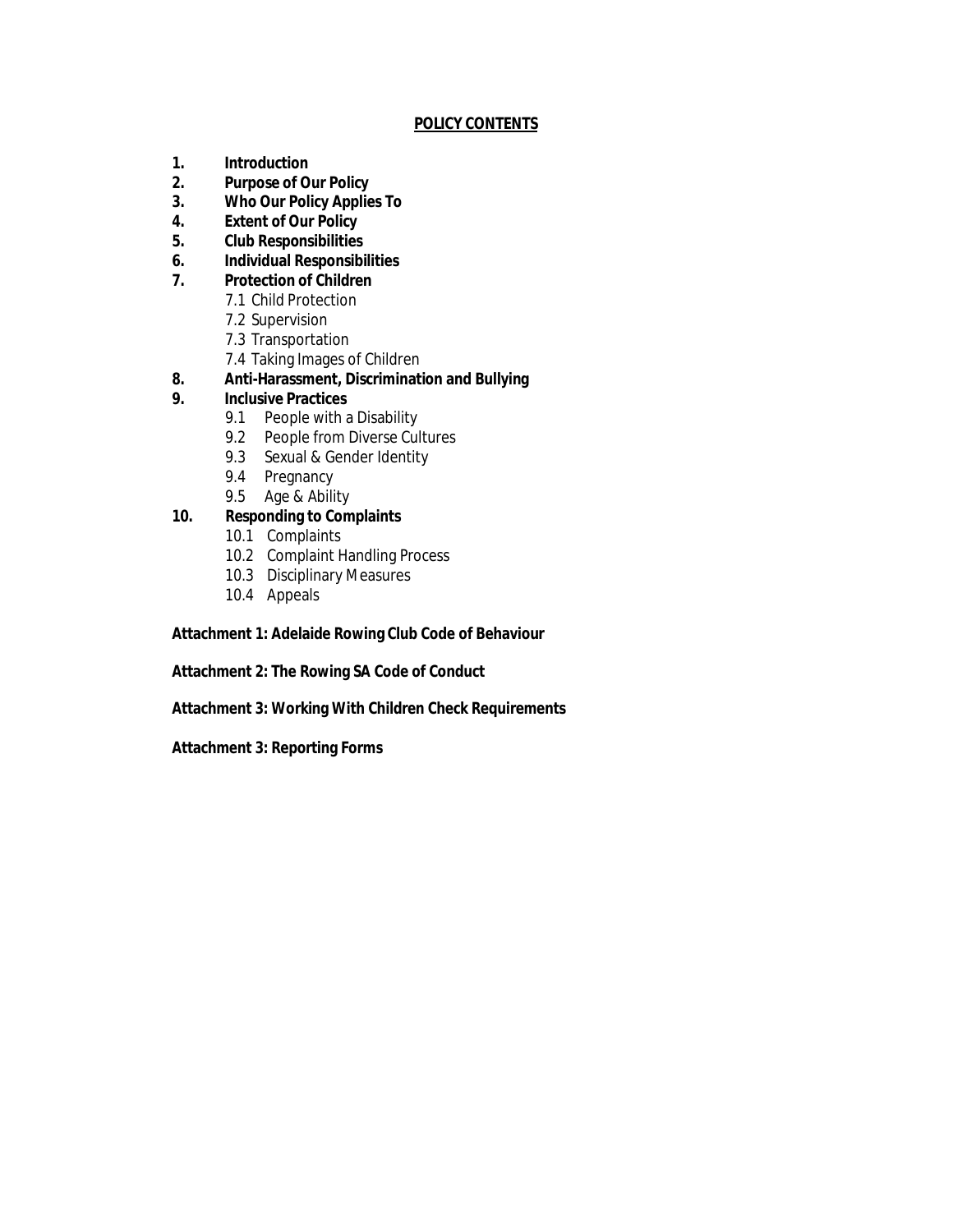**1. Introduction**

The primary Purpose of the Adelaide Rowing Club is to promote the sport of rowing.

We aim to achieve this objective through application of the following Values:

- Comradery and Teamwork
- Tradition and Sustainability
- Focus and Commitment
- Determination and Perseverence

As a result the Vision of the Adelaide Rowing Club is to support the participation of recreational and competitive rowers of all levels through a professional and sustainable organisation that nurtures volunteers and develops a sense of community on and off the water.

**2. Purpose of the Adelaide Rowing Club Member Protection Policy**

The main objective of the Adelaide Rowing Club Member Protection Policy is to maintain responsible behaviour and ethical and informed decision-making by participants in this club. This policy outlines our commitment to a person's right to be treated with respect and dignity, and to be safe and protected from abuse. Our policy informs everyone involved in our club of his or her legal and ethical rights and responsibilities and the standards of behaviour that are required. It also covers the care and protection of children participating in our club's activities.

The Adelaide Rowing Club's Member Protection Policy is modelled on that of our national governing body, Rowing Australia. Our policy is ancillary to that of Rowing Australia's and is provided to our Members in the interests of transparency and ease of access to relevant information. The full Rowing Australia Member Protection Policy can be found on their website www.rowingaustralia.com.au.

**3. Who Our Policy Applies To**

This policy applies to everyone involved in the club including committee members, administrators, coaches, officials (umpires/referees/judges), players, parents and spectators.

**4. Extent of Our Policy**

This policy covers:

- unfair decisions (e.g. team selection),
- **EXECTE:** breaches of the Adelaide Rowing Club Code of Behaviour (see Attachment 1),
- inappropriate behaviour that occurs
	- o at practice,
	- o at meetings, in the club rooms,
	- o at social events organised or sanctioned by the Club, Rowing South Australia or Rowing Australia,
- on away and overnight trips, and,
- any behaviour that brings, or is likely to bring, the Club or sport into disrepute.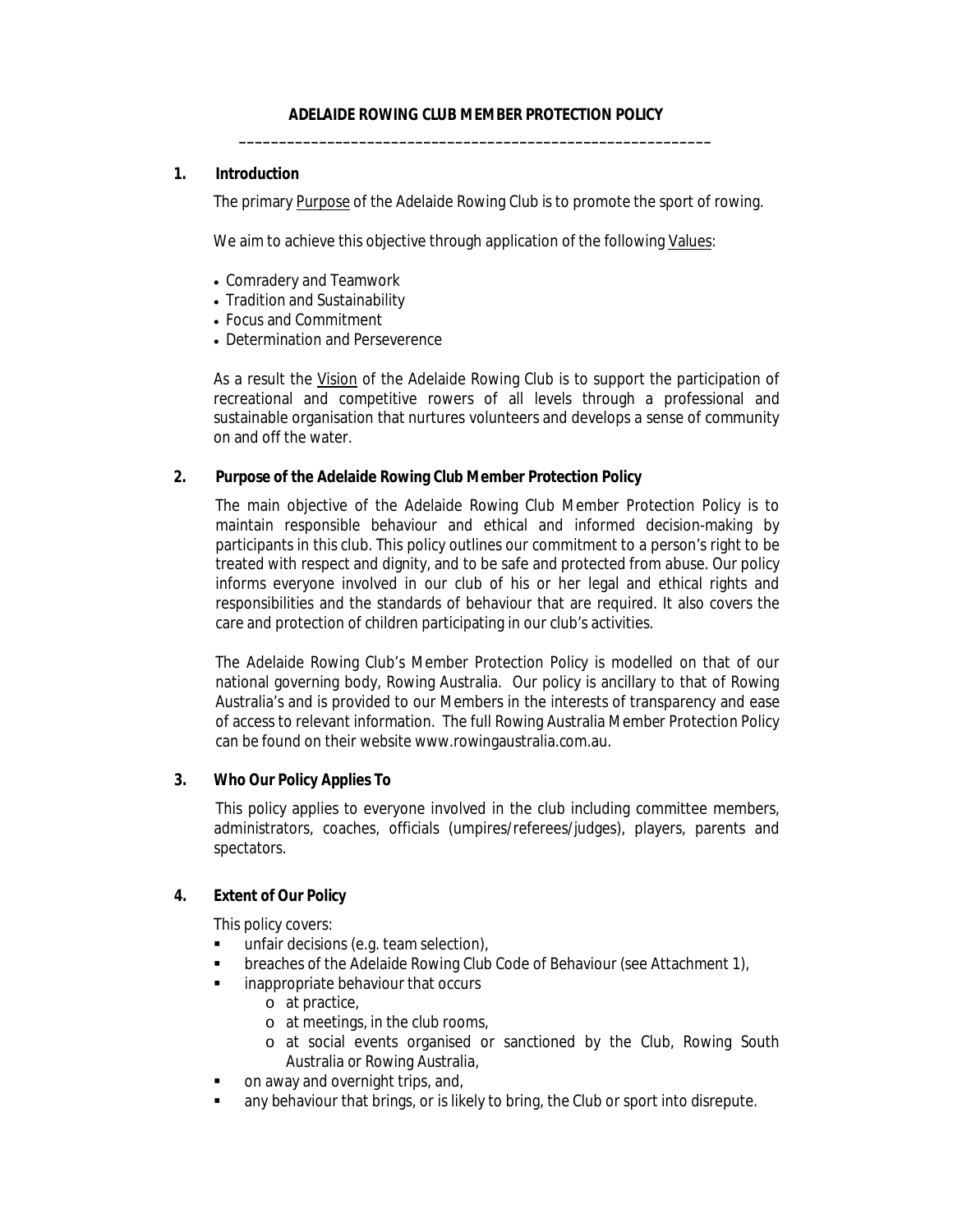This Policy also covers behaviour where there is suspicion of harm towards a child or young person.

**5. Club Responsibilities**

We will:

- make any necessary amendments to our Constitution, rules or other policies to enable this policy to be enforceable;
- $\blacksquare$  implement and comply with our policy;
- **•** promote our policy to everyone involved in our club;
- promote and model appropriate standards of behaviour at all times;
- respond to breaches or complaints made under our policy promptly, fairly, and confidentially;
- **F** review this policy every 12-18 months; and
- seek advice from, and if necessary or appropriate, refer serious issues to Rowing South Australia, Rowing Australia or the Police*.*

Serious issues include unlawful behaviour that involves or could lead to significant harm and includes criminal behaviour (e.g. physical assault, sexual assault, child abuse) and any other issues that our state or national body request to be referred to them (e.g. conflict of interest).

**6. Individual Responsibilities**

Everyone associated with our club must:

- comply with the standards of behaviour outlined in our policy;
- treat others with respect;
- always place the safety and welfare of children above other considerations;
- **be responsible and accountable for their behaviour;**
- follow the guidelines outlined in this policy if they wish to make a complaint or report a concern about possible child abuse, discrimination, harassment or other inappropriate behaviour.
- **7. Protection of Children**

**7.1 Child Protection** 

Child abuse involves conduct which puts children at risk of harm and takes a number of different forms including:

- Physical abuse e.g. deliberately hurting (hitting, punching), providing alcohol or drugs, training that exceeds child's development or maturity
- Sexual abuse e.g. sexual acts or threats, inappropriate touching or conversations
- **Emotional abuse e.g. ill-treating by threats, humiliation, intimidation**
- Neglect e.g. not providing child with basic necessities (food, drink, clothing), failing to protect a child from foreseeable risk of harm or injury.

Abuse is usually against the law. We will take measures to protect children involved in the Club from harm. We will do this by:

Responding to all reports of abuse promptly, seriously and confidentially;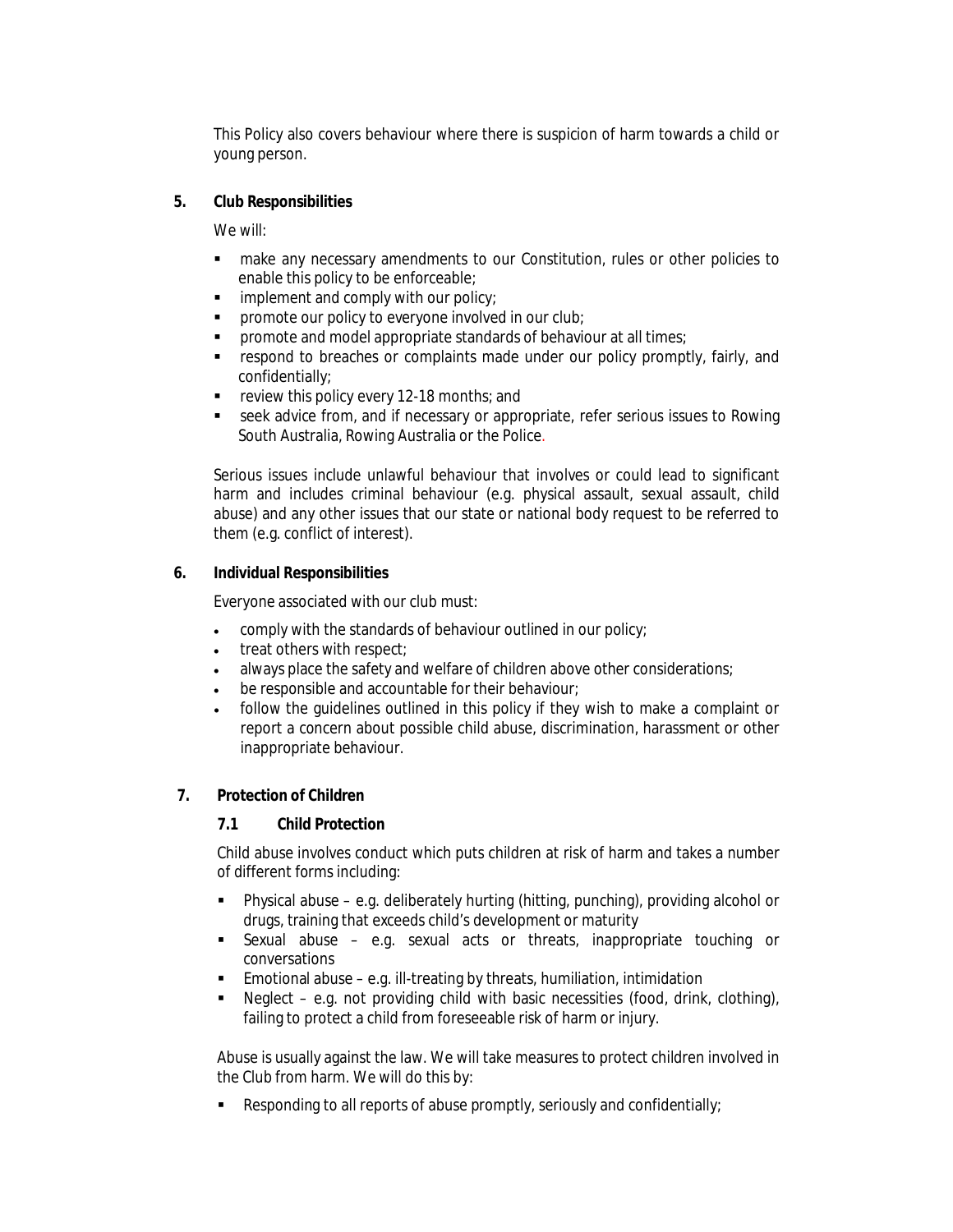- Complying with state/territory child protection laws and working with children check requirements (see attachment 2);
- Carefully selecting and screening people over the age of 16 years who will have regular supervisory contact with children;
- Promoting and enforcing our codes of behaviour, particularly for roles associated with children;
- Making information about child protection available, particularly for roles associated with children; and
- Adopting practices that provide the maximum opportunity for a child safe environment.

Anyone who reasonably suspects, on reasonable grounds, that a child has been, is currently being, or at risk of being, abused, within or outside of sport, must report their concerns to the police or relevant government agency without delay. Advise the Club President and/or Captain that you have reported your concerns.

South Australia and the Northern Territory are the only states where individuals who work in sport are required by law to report any suspicions they may have that a child or young person is at risk of harm. The remaining states have other professions that are mandatory reporters. However, everyone has an ethical responsibility to report suspicions of harm.

# **7.2 Supervision**

Members under the age of 18 must be supervised at all times by a responsible adult. Our club will provide a level of supervision adequate and relative to the members' age, maturity, capabilities, level of experience, nature of activity and nature of venue. If a member finds a member under the age of 18 is unsupervised, they should assume responsibility for the member's safety until the parent/guardian or supervisor can be found.

Parents must turn up on time to collect their child for reasons of courtesy and safety. If it appears a member will be left alone at the end of a training session with just one child, they will ask another member to stay until the child is collected.

#### **7.3 Transportation**

Parents and guardians are responsible for transporting their children to and from club activities (e.g. practice and regattas).

#### **7.4 Taking Images of Children**

Images of children can be used inappropriately or illegally. Our club requires that members, wherever possible, obtain permission from a child's parent/guardian before taking an image of a child that is not their own and ensure that the parent knows the way the image will be used. The Club also requires the privacy of others to be respected and disallow the use of camera phones, videos and cameras inside changing areas, showers and toilets.

If the Club uses an image of a child, it will avoid naming or identifying the child or it will, wherever possible, avoid using both the first name and surname. We will not display personal information such as residential address, email address or telephone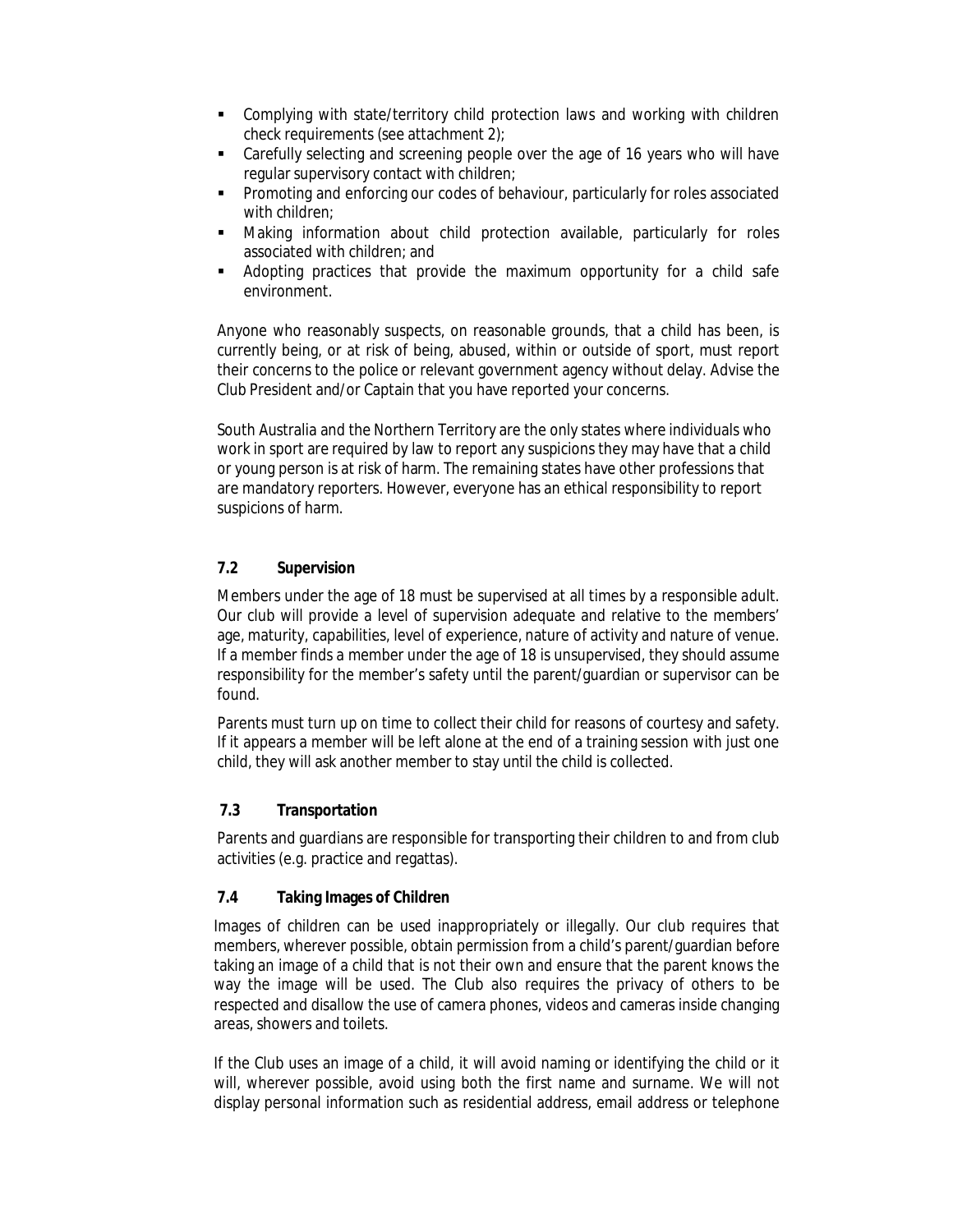numbers without gaining consent from the parent/guardian. We will not display information about hobbies, likes/dislikes, school, etc as this information can be used as grooming tools by pedophiles or other persons. We will only use appropriate images of a child, relevant to our sport and ensure that the child is suitably clothed in a manner that promotes the sport, displays its successes, etc.

**8. Anti-harassment, Discrimination and Bullying** 

Adelaide Rowing Club opposes all forms of harassment, discrimination and bullying.

This includes:

- o treating or proposing to treat someone less favourably because of a particular characteristic;
- o imposing or intending to impose an unreasonable requirement, condition or practice which has an unequal or disproportionate effect on people with a particular characteristic;
- o or any behaviour that is offensive, abusive, belittling, intimidating or threatening – whether this is face-to-face, indirectly or via communication technologies such as mobile phone and computers.

Some forms of harassment, discrimination and bullying are against the law and are based on particular characteristics such as age, disability, gender, sexual orientation, pregnancy, political or religious beliefs, race, and marital status.

Adelaide Rowing Club takes all claims of harassment, discrimination, bullying and cyber bullying seriously. We encourage anyone who believes they have been harassed, discriminated against or bullied to raise the issue with the Club (see Responding to Complaints).

**9. Inclusive practices**

Adelaide Rowing Club is welcoming and we will seek to include members from all areas of our community.

#### **9.1 People with a disability**

Where possible we will include people with a disability in our teams and club. We will make reasonable adaptations (e.g. modifications to equipment and rules) to enable participation.

#### **9. 2 People from Diverse Cultures**

We will support and respect people from diverse cultures and religions to participate in our club and where possible will accommodate requests for flexibility (e.g. modifications to uniforms).

#### **9.3 Sexual & Gender Identity**

All people, regardless of their sexuality, are welcome at our club. We strive to provide a safe environment for participation and will take action over any homophobic behaviour.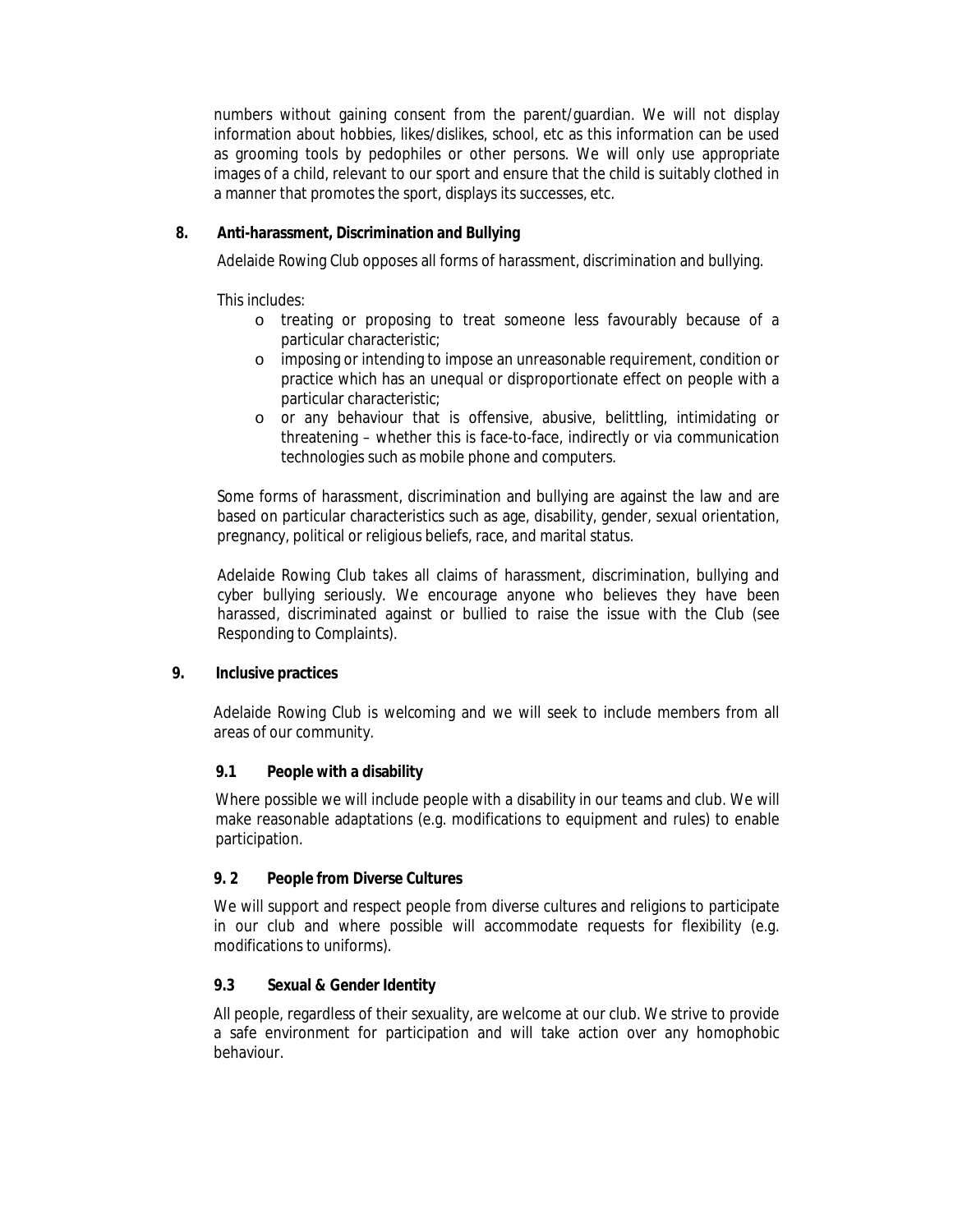#### **9.4 Age & Ability**

All people, regardless of their age and rowing ability, are welcome at our club. The Club makes every effort to ensure that boats, equipment and coaching of appropriate and adequate standard is available for all squads and members.

## **9.5 Pregnancy**

Pregnant women should be aware that their own health and wellbeing, and that of their unborn children, should be of utmost importance in their decision making about the way they participate in our sport. We recommend pregnant women to consult with their medical advisers, make themselves aware of the facts about pregnancy in sport, and ensure that they make informed decisions about participation.

#### **10. Responding to Complaints**

**10.1 Complaints**

Adelaide Rowing Club takes all complaints about on and off-field behaviour seriously. The Club will handle complaints based on the principles of procedural fairness (natural justice), that is:

- all complaints will be taken seriously;
- both the person making the complaint (complainant) and the person the complaint is against (respondent) will be given full details of what is being said against them and have the opportunity to respond (give their side of the story);
- $\blacksquare$  irrelevant matters will not be taken into account;
- decisions will be unbiased and fair; and
- **any penalties imposed will be fair and reasonable.**

More serious complaints may be escalated Rowing South Australia or Rowing Australia*.*

If the complaint relates to suspected child abuse, sexual assault or other criminal activity, then the Club will report the behaviour to the police and/or relevant government authority and our national body.

#### **10.2 Complaint Handling Process**

Complaints may be directed to any Committee Member that the Complainant chooses. At the time of receiving a complaint, the Committee Member shall become the Case Officer for this particular complaint.

Complaints may be received either in writing (including email) or verbally (in person or via telephone).

When a complaint is received by the Club, the person receiving the complaint (the Committee Member/Case Officer) will:

- **EXECT** listen carefully and ask questions to understand the nature and extent of the problem;
- ask what the complainant would like to happen;
- explain the different options available to help resolve the problem;
- **take notes; and**
- maintain confidentiality but not necessarily anonymity.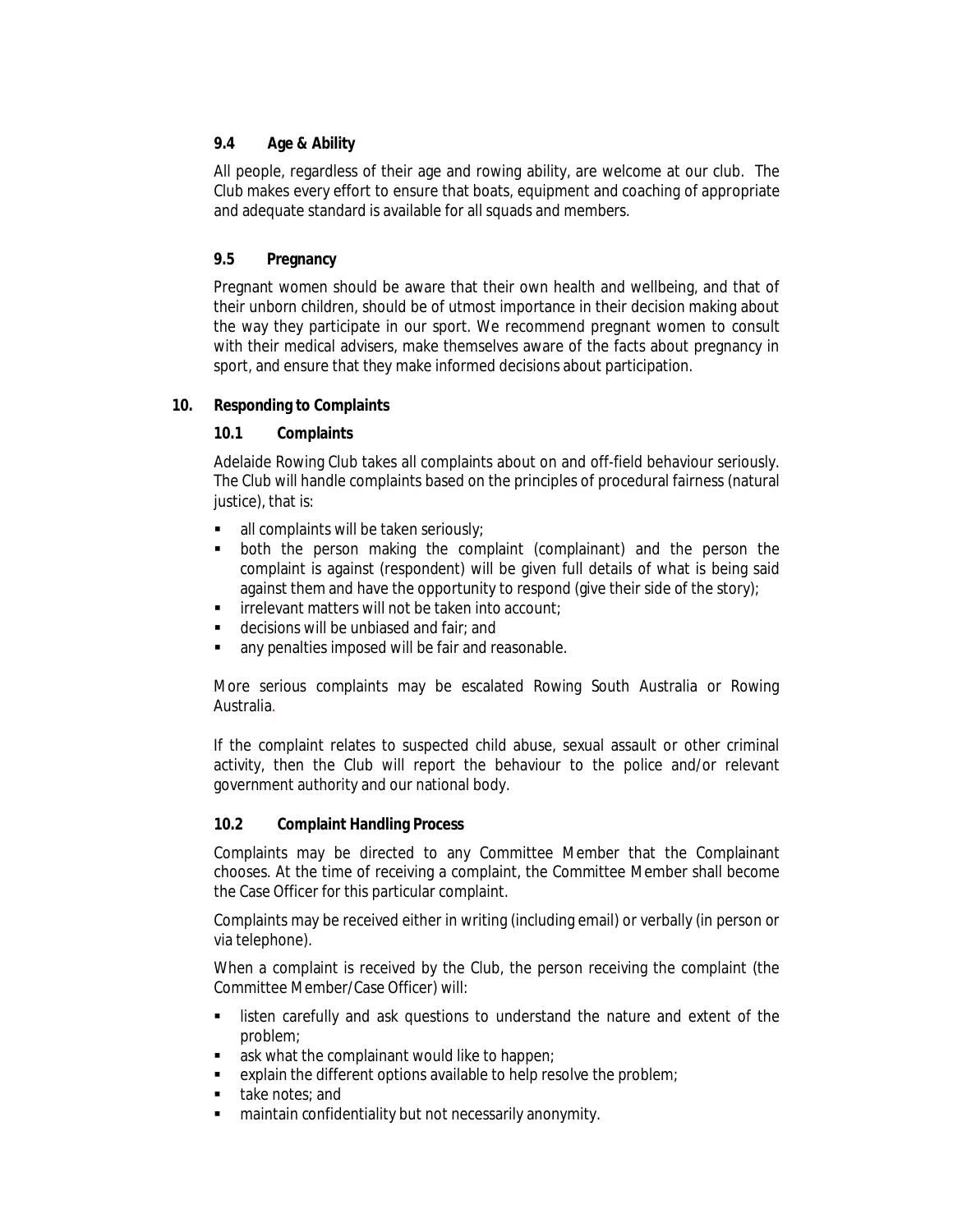Once the complainant decides on their preferred option for resolution, the Club will assist, where appropriate and necessary, with the resolution process. This may involve:

- supporting the person complaining to talk to the person being complained about
- bringing all the people involved in the complaint together to talk objectively through the problem (this could include external mediation);
- gathering more information (e.g. from other people that may have seen the behaviour);
- seeking advice from our district, regional, state and/or national body or from an external agency (e.g. anti-discrimination agency);
- referring the complaint to Rowing South Australia or Rowing Australia; and/or
- **•** referring the complainant to an external agency such as a community mediation centre, police or anti-discrimination agency.

In situations where a complaint is referred to Rowing South Australia or Rowing Australia and an inquiry is conducted, the Club will:

- co-operate fully;
- ensure the complainant and respondent are not victimised;
- where applicable, ensure the complainant is not placed in an unsupervised situation with the respondent(s); and
- **EXECT** act on the recommendations of Rowing South Australia or Rowing Australia.

At any stage of the process, a person can seek advice from or lodge a complaint with an anti-discrimination commission or other external agency.

#### **10.3 Disciplinary Measures**

Adelaide Rowing Club will take disciplinary action against anyone found to have breached this Member Protection Policy or made false and malicious allegations. Any disciplinary measure imposed under our policy must:

- Be applied consistent with any contractual and employment rules and requirements;
- Be fair and reasonable;
- Be based on the evidence and information presented and the seriousness of the breach;
- Satisfy Section 6.4.5 of the Adelaide Rowing Club Constitution if the termination or suspension of membership of the Club is the determined disciplinary action.

Possible measures that may be taken include:

- verbal and/or written apology;
- **Counselling to address behaviour:**
- withdrawal of any awards, placings, records, achievements bestowed in any tournaments, activities or events held or sanctioned by our club;
- suspension or termination of membership, participation or engagement in a role or activity;
- $\blacksquare$  de-registration of accreditation for a period of time or permanently;
- a fine; or
- any other form of discipline that the Club considers reasonable and appropriate.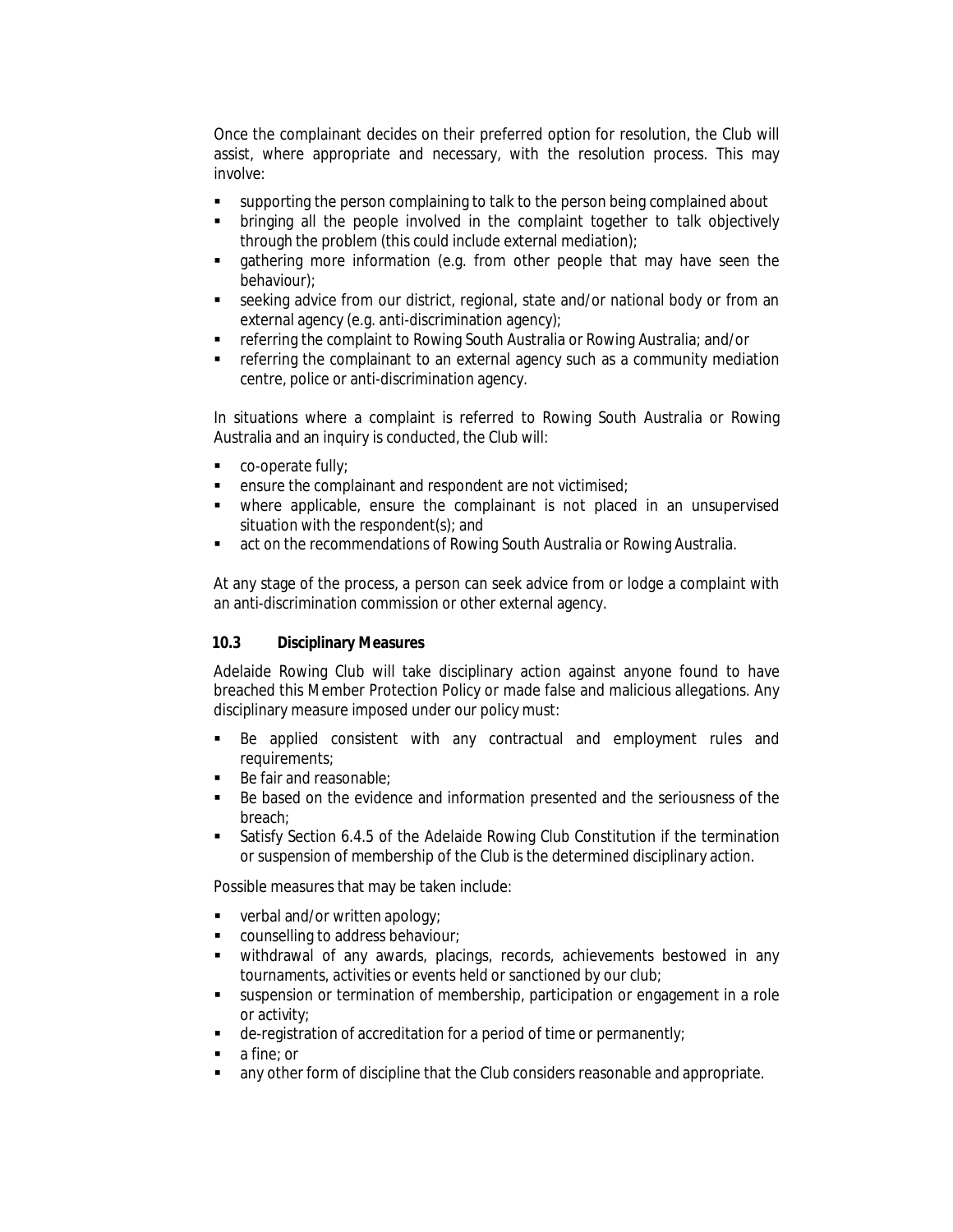## **10.4 Appeals**

The complainant or respondent can lodge one appeal against decisions of, or disciplinary measures imposed by, the Club to either Rowing South Australia or Rowing Australia. Provisions for appeals against decision made by the Club may be found within the Adelaide Rowing Club Constitution.

Appeals must be based on either a denial of natural justice, because of unjust or unreasonable disciplinary measure(s) being imposed, or on the grounds that the decision was not supported by the information/evidence presented and available to the decision maker/club.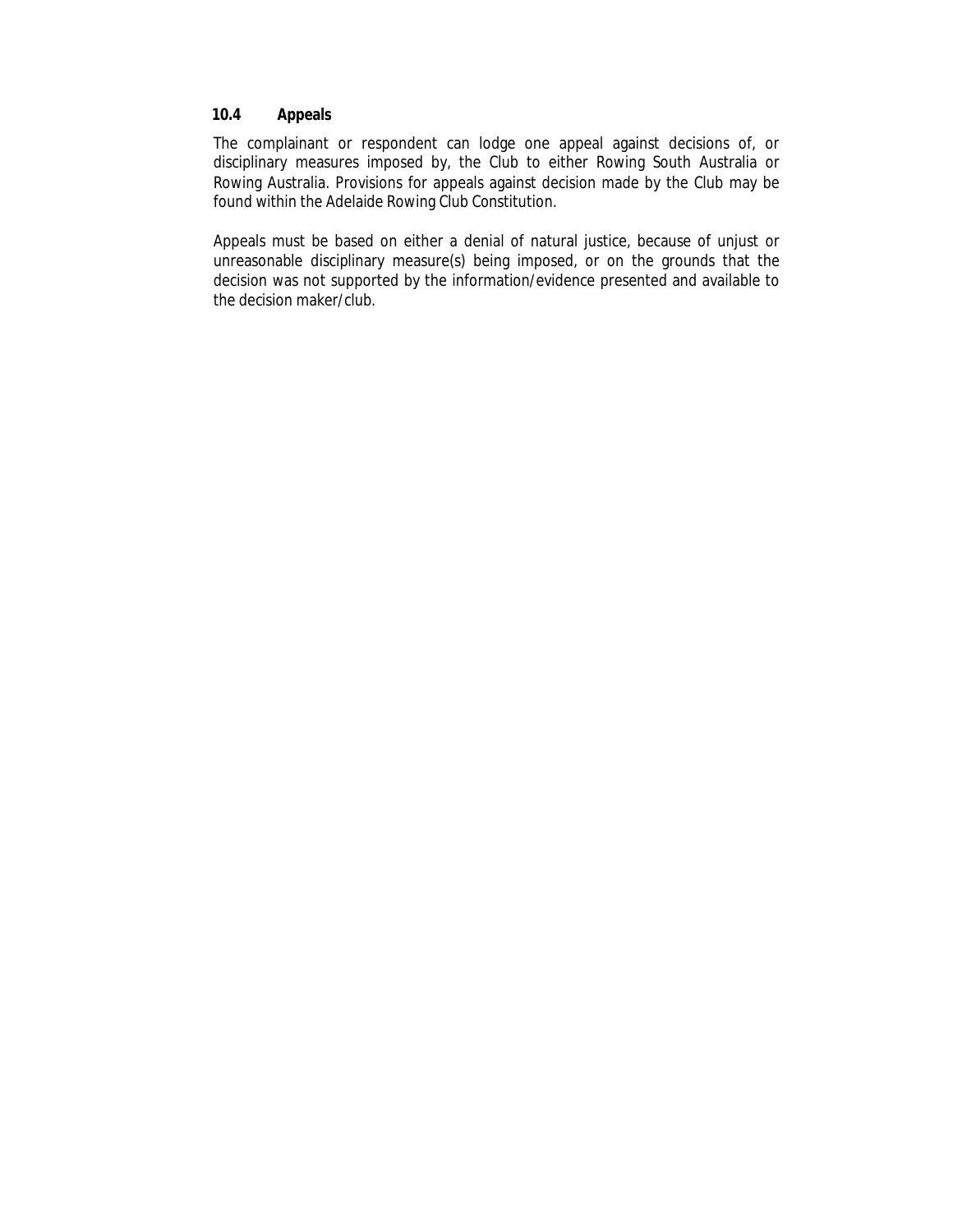#### **Attachment 1: ADELAIDE ROWING CLUB CODE OF BEHAVIOUR**

All persons involved with Adelaide Rowing Club including members, coaches, supporters and spectators are required to adhere to all of the following:

- *The Rowing South Australia Code of Conduct* (as per Section 13 of the Rowing SA By-Laws, detailed in Attachment 2)
- *The Rowing Australia General Code of Behaviour* (as per Attachment D1 of the Rowing Australia Member Protection Policy)
- Any relevant role-specific Rowing Australia Codes of Behaviour, including:
	- o *Administrator Code of Behaviour* (as per Attachment D2 of the Rowing Australia Member Protection Policy)
	- o *Coach And Team Official Code of Behaviour* (as per Attachment D3 of the Rowing Australia Member Protection Policy)
	- o *Athlete Code of Behaviour* (as per Attachment D4 of the Rowing Australia Member Protection Policy)
	- o *Technical Official Code of Behaviour* (as per Attachment D5 of the Rowing Australia Member Protection Policy)
	- o *Board/Council Member Code of Behaviour* (as per Attachment D6 of the Rowing Australia Member Protection Policy)
	- o *Parent/Guardian Code of Behaviour* (as per Attachment D7 of the Rowing Australia Member Protection Policy)
	- o *Spectator Code of Behaviour* (as per Attachment D8 of the Rowing Australia Member Protection Policy)

Together, the codes listed above shall comprise the Adelaide Rowing Club Code of Behaviour, and as such, a breach any of these codes shall constitute a breach of the Adelaide Rowing Club Code of Behaviour. Such a breach shall be handled in accordance with the Adelaide Rowing Club Member Protection Policy.

All of the afore-mentioned Rowing Australia Codes of Behaviour are detailed within the Rowing Australia Member Protection Policy which is available on the Rowing Australia website (www.rowingaustralia.com.au).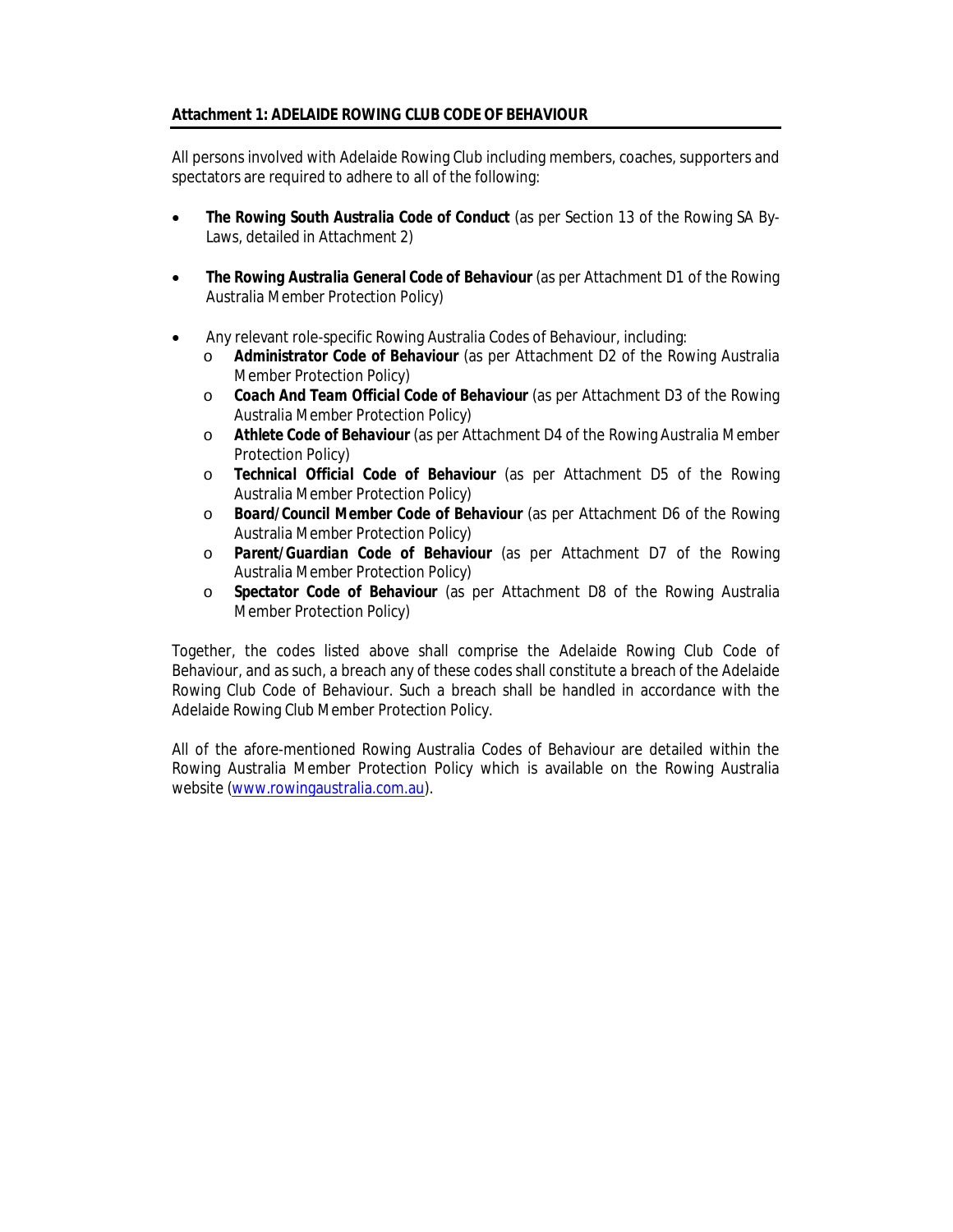Section 13 of the Rowing SA By-Laws, *The Rowing SA Code of Conduct,* is included below:

**\_\_\_\_\_\_\_\_\_\_\_\_\_\_\_\_\_\_\_\_\_\_\_\_\_\_\_\_\_\_\_\_\_\_\_\_\_\_\_\_\_\_\_\_\_\_\_\_\_\_\_\_\_\_\_\_\_\_\_\_\_\_\_\_\_\_\_\_\_\_\_\_\_\_\_**

- **13.1 Purpose** 
	- (a) The purpose of this Code of Conduct (Code) is to declare the type of behaviour, which is encouraged by Rowing SA. This is the behaviour Rowing SA is seeking to promote and encourage rowing Clubs and Schools, their members and supporters, to adopt. In addition to this Code, listed below are some examples of behaviour which shall be deemed by the Board to be "conduct unbecoming", or "conduct not in the interests of Rowing SA and the promotion of its objects".
	- (b) By listing this information, as well as some examples of behaviour deemed to be unbecoming, the Board, wish to offer clear direction in this area.
- **13.2 Key Principles** 
	- (a) Rowing SA wishes to operate in an environment where people show respect for others and their property. Respect is defined as consideration for another's physical and emotional well being and possessions, to ensure no damage or deprivation is caused to either.
	- (b) Rowing SA wishes to operate in an environment, which is free from harassment. Harassment is defined as any action directed at an individual or group, which creates a hostile, intimidatory or offensive environment.
	- (c) Rowing SA wishes to operate in a non discriminatory environment. By this we mean where everyone has an equal opportunity and receives a fair go in accordance with the law as well as Rowing SA rules, procedures and guidelines.
	- (d) People to whom this Code applies acknowledge and agree to comply with the grievance procedures adopted by Rowing SA. If any disciplinary action is taken persons directly affected shall be afforded the opportunity to participate in those proceedings and also the right to appeal against a penalty.
- **13.3 Key Elements**

All persons who are bound by this code shall:

- (a) Not act in a manner unbecoming, or contrary to the interests of Rowing SA.
- (b) Treat people involved in rowing with courtesy, respect and proper regard for their rights and obligations.
- (c) Treat another person's property with respect and due consideration of its value.
- (d) Demonstrate a positive commitment to Rowing SA policies, rules and procedures.
- (e) Not misuse funds or property belonging to another party.
- (f) Respect the law and customs of the places they visit including foreign countries.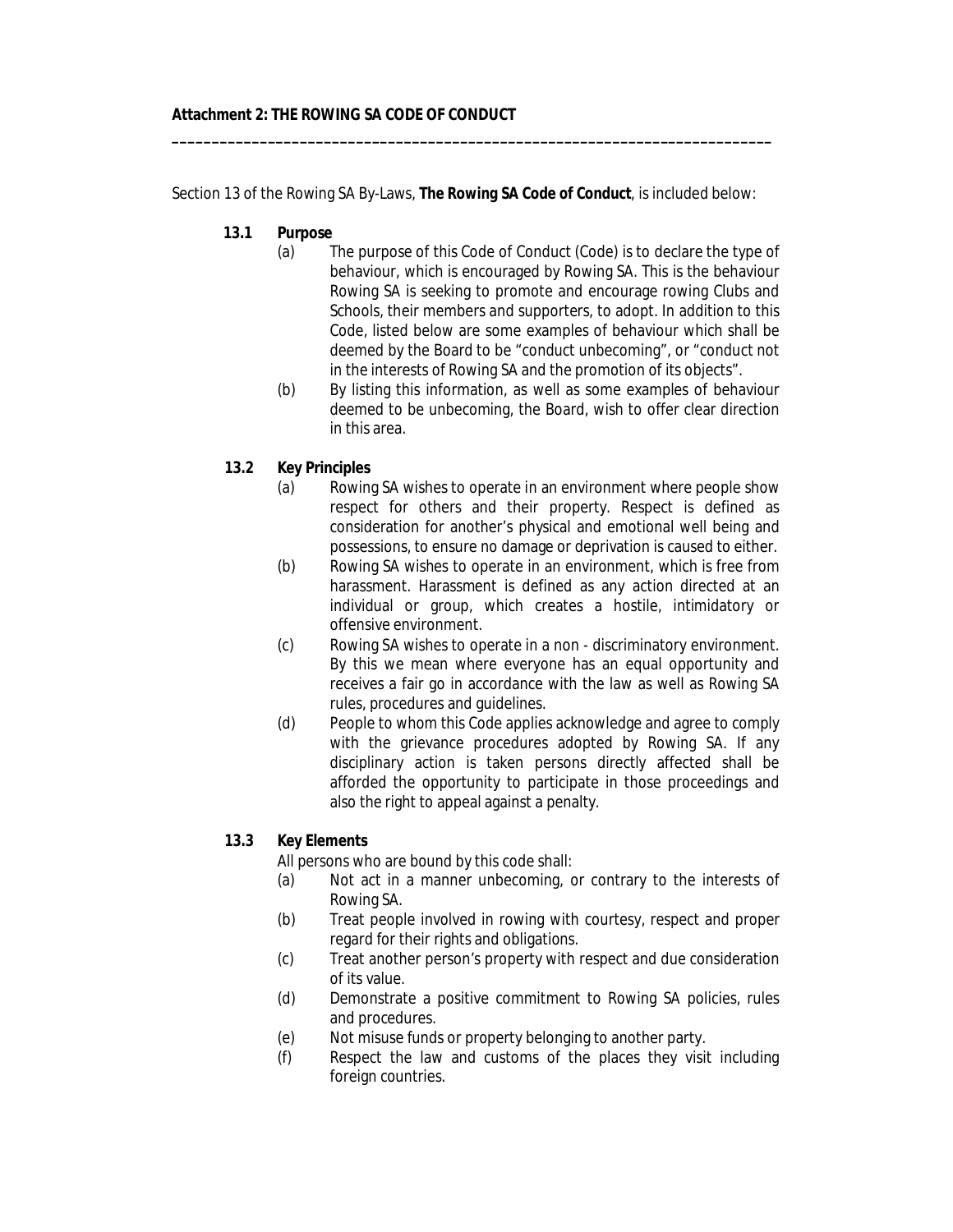- (g) Respect the confidentiality of information, which comes to them in the course of their duties.
- (h) Uphold and not injure or compromise the standing and reputation of rowing within SA.
- **13.4 Governance**

This code shall be known as the Rowing SA Code of Conduct. The Rowing SA Code of conduct shall govern the conduct of all persons associated with rowing within South Australia. In particular it shall apply to and for:

- (a) Persons acting for and on behalf of Rowing SA.
	- (b) Athletes, Coaches, Managers and support staff of Rowing SA touring teams.
	- (c) Persons participating at sanctioned Rowing SA regattas.
	- (d) Officials, umpires and support personnel assisting or conducting Rowing SA regattas.
	- (e) Delegates to and employees of Rowing SA.
- **13.5 Unsuitable Behaviour**

This list describes examples of behaviour, which after investigation by the Executive Board (or other body as set out hereafter) and a finding by the Executive Board (or other body as set out hereafter), that such behaviour has occurred, shall be deemed to be unsuitable behaviour and not in the best interests of sport.

- (a) 'Sledging' other athletes, officials or event organisers.
- (b) Excessive use of alcohol, acting in a way that becomes a public nuisance, creating a public disturbance.
- (c) Causing damage to another person's property during the conduct of a regatta, or when representing South Australia, or depriving them of that property during the defined time frames of a tour within Australia or Internationally.
- (d) Sexual relations between a coach, manager, support staff and a junior athlete, irrespective of the wishes and desires of the athlete, are absolutely forbidden.
- (e) Sexual relations between a coach, manager and support staff personnel and an adult athlete on the same team are discouraged and may amount to unsuitable behaviour. Where a long-term relationship exists this should be advised promptly to the team management.
- (f) The use or encouragement of drugs and banned substances to enhance or inhibit performance. The banned substances list is as outlined under the Rowing Australia Anti-Doping Policy.
- (g) Statements that are deemed to denigrate the group that an individual is representing.
- (h) Harassment, which includes sexual, racial, sexuality, disability, abuse, vilification and discrimination.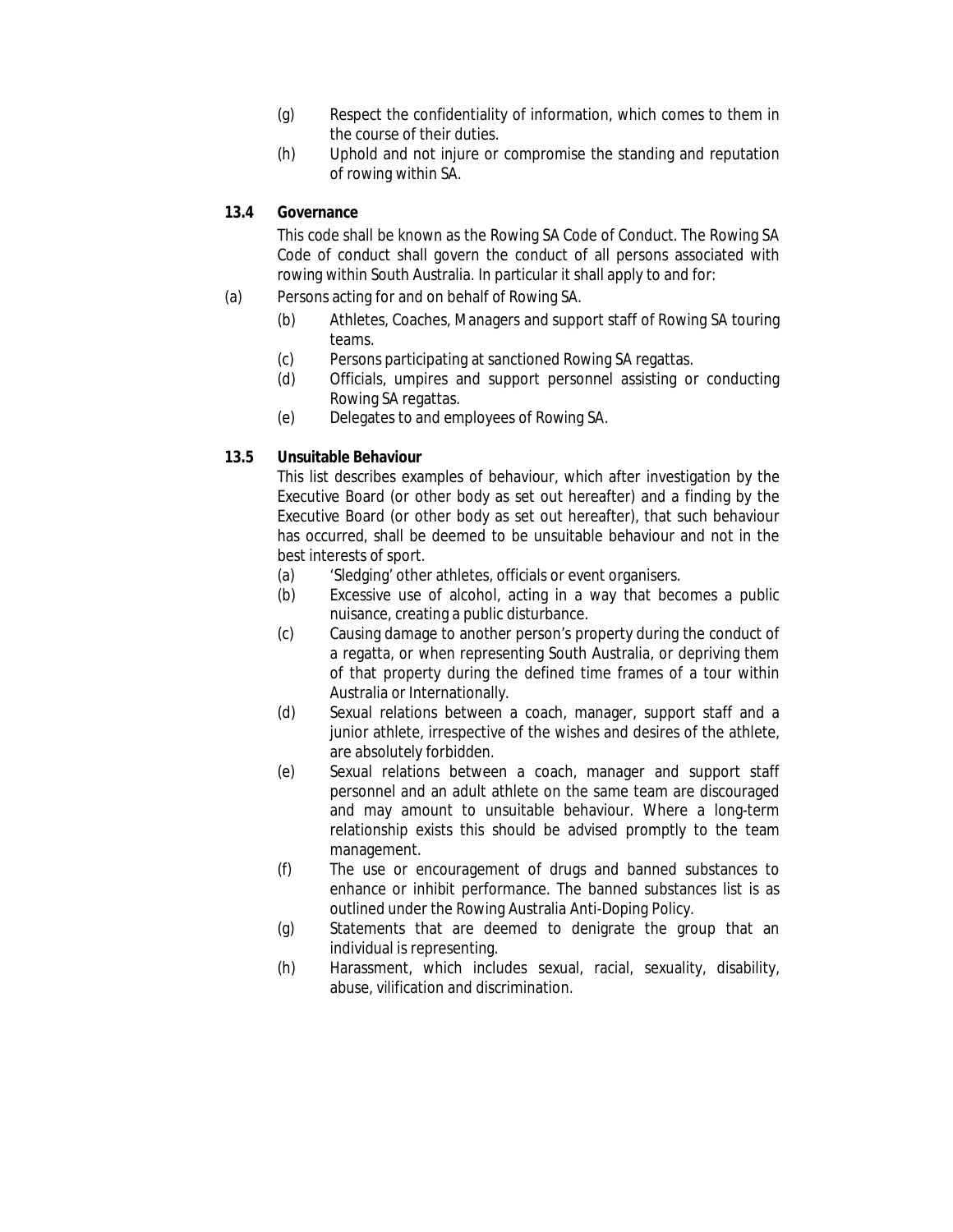# **Attachment 3: WORKING WITH CHILDREN REQUIREMENTS**

Under the terms of the *Child Protection Act 1993* and the *Trade Practices Act 1974*, Adelaide Rowing Club must develop and maintain child-safe environments reflecting the standards and principles of good practice developed by the Department for Families and Communities. Members, customers or clients under the age of 18 years are considered *children* for the purposes of this legislation.

Not meeting these requirements leaves the Club liable to face fines of up to \$10,000K. The commitment to protecting children should be embedded in an organisation's culture such that everyone is aware of their responsibility for taking action.

The ARC must take all reasonable steps to ensure that it engages the most suitable and appropriate people to work with children (in prescribed positions). We achieve this using a range of screening procedures which aim to minimise the likelihood of engaging or retaining people who are unsuitable to work with children.

As the only positions within the ARC in which direct contact with and responsibility for children is prescribed are Coaching Positions, the following may be considered requirements for retention of coaching services. Should any other role be filled in which a similar level of responsibility for children in involved, the same requirements must applied and met.

#### **Compulsory Screening Criteria**

- 1. Signed Agreement to Abide by ARC Coaching Code of Conduct
- 2. Signed Statutory Declaration of Criminal History
- 3. National Police Certificate

#### **Desirable Screening Critria**

1. Mandatory Notification Training

 Section 11 of the *Children's Protection Act 1993* defines Mandated Notifiers as groups of people who are required to report to Families SA if they suspect on reasonable grounds that a child is being abused or neglected and this suspicion is formed in the course of their work.

 Within Adelaide Rowing Club, as a non-government organisation providing sporting or recreational services, this legislative requirement applies to employees or volunteers who are engaged in the actual delivery of those services to children, or who hold a management position within the ARC involving direct responsibility for or supervision of the provision of those services to children.

2. First Aid Accreditation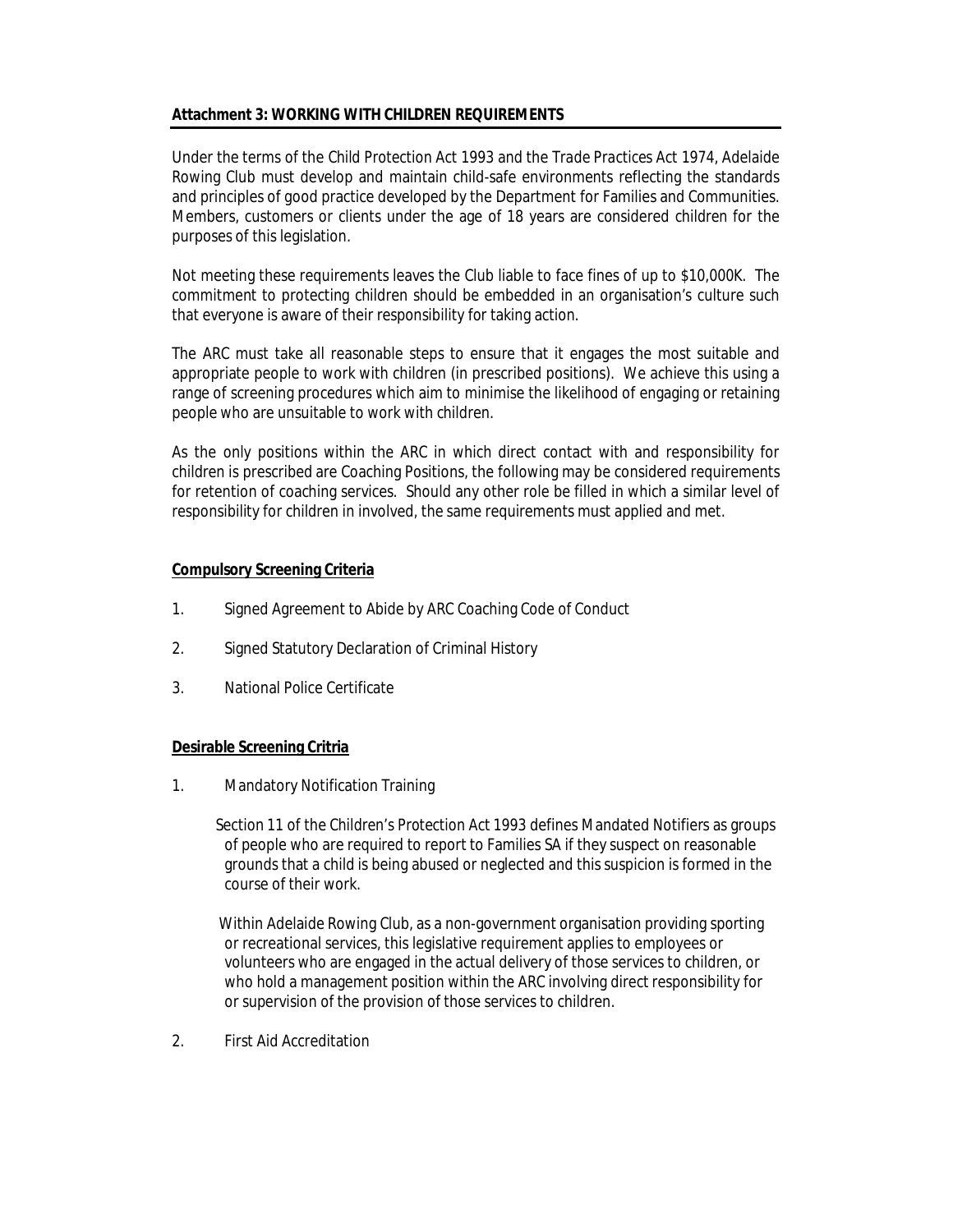# **Attachment 4: REPORTING FORMS**

# **RECORD OF COMPLAINT**